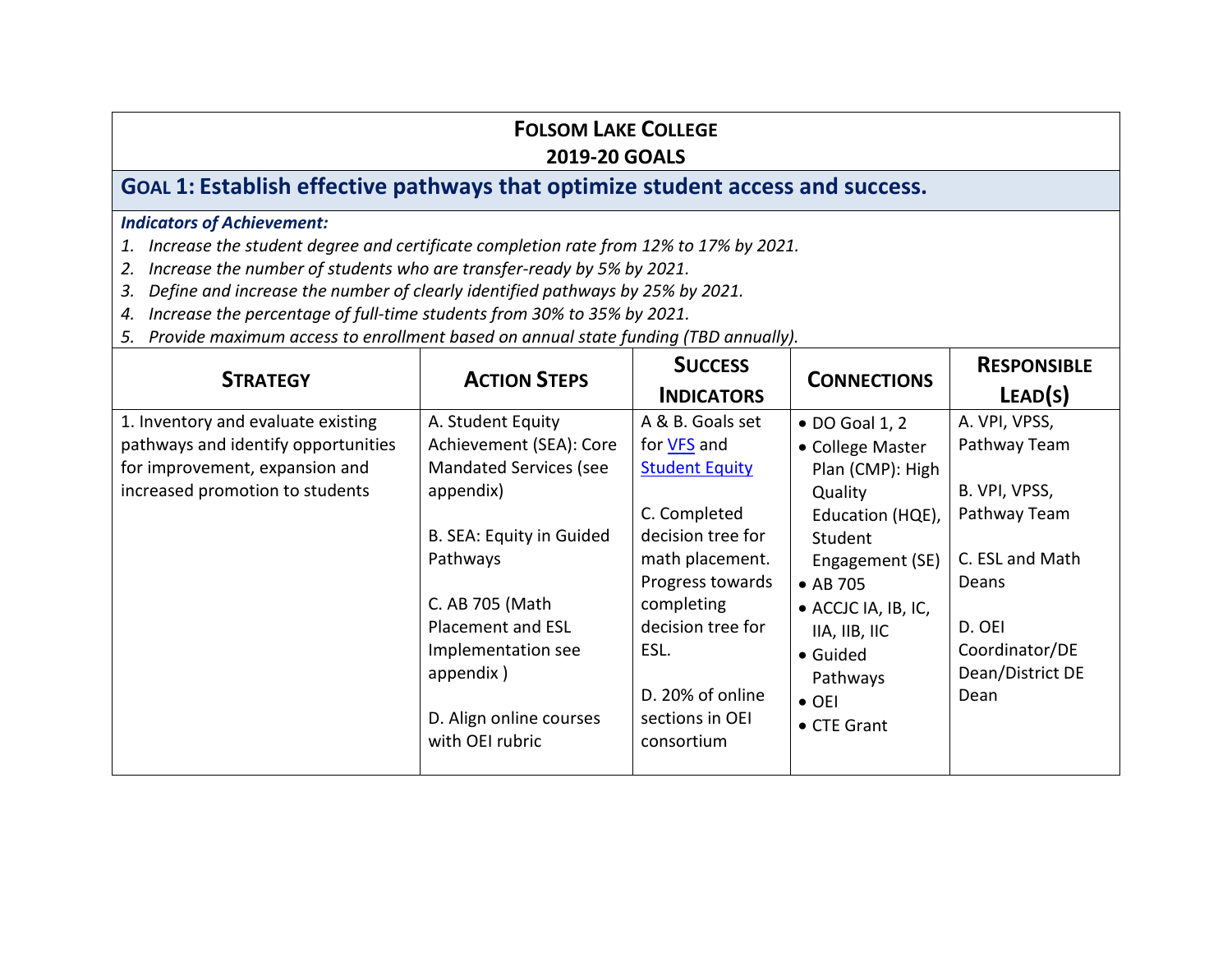| <b>FOLSOM LAKE COLLEGE</b><br><b>2019-20 GOALS</b>                                                                                                    |                                                                                                                                                                                              |                                                                                     |                                                                                                                                                       |                                                                                                                 |
|-------------------------------------------------------------------------------------------------------------------------------------------------------|----------------------------------------------------------------------------------------------------------------------------------------------------------------------------------------------|-------------------------------------------------------------------------------------|-------------------------------------------------------------------------------------------------------------------------------------------------------|-----------------------------------------------------------------------------------------------------------------|
| GOAL 1: Establish effective pathways that optimize student access and success.                                                                        |                                                                                                                                                                                              |                                                                                     |                                                                                                                                                       |                                                                                                                 |
| 2. Implement improved class<br>scheduling system to better meet<br>student needs                                                                      | A. Implement Ad Astra<br><b>Platinum Analytics</b>                                                                                                                                           | A. Increased use<br>of enrollment<br>trends to inform<br>the scheduling<br>process. | · DO Goal 1<br>• CMP: HQE,<br>Innovation and<br>Technology (I&T)<br>• ACCJC IA, IB, IC,<br>IIA, IIIC                                                  | A. Enrollment<br>Management<br>Subcommittee<br><b>B.</b> Program<br>Mapping                                     |
|                                                                                                                                                       | <b>B. Connect Meta Majors</b><br>and Program Maps to<br>scheduling process                                                                                                                   | <b>B.</b> Increased<br>persistence and<br>completion rates.                         | • IEPI (2nd Grant<br>re: the student<br>experience)<br>• Guided<br>Pathways                                                                           | Committee, Meta<br>Major Team                                                                                   |
| 3. Promote communication channels<br>that increase awareness of course<br>offerings, deadlines, service,<br>programs, resources and events            | A. SEA: Targeted<br>outreach (see appendix)<br>B: SEA: Reading and<br>Writing Center, Math and<br>Science Center, and<br>Learning Skills Center,<br><b>Student Athlete Success</b><br>Center | A & B. Goals set<br>for VFS and<br><b>Student Equity</b>                            | • DO Goal 1<br>$\bullet$ CMP: SE<br>• ACCJC IB, IC, IIB<br>• IEPI (2nd Grant<br>re: redesigning<br>the student<br>experience)<br>• Guided<br>Pathways | A. VPSS, Outreach<br>Office, Equity<br>Center, PISO<br><b>B.</b> Instructional<br>Deans, Equity<br>Center. PISO |
| 4. Monitor student progress and<br>proactively engage with at-risk<br>students prior to key milestones (first<br>semester, 30 units, 70 units, etc.). | A. Starfish (early alert<br>and case management)                                                                                                                                             | A. Pilot Starfish in<br>fall 2019, and roll<br>out in spring<br>2020.               | · DO Goal 1<br>• CMP: HQE, SE,<br>18T<br>• ACCJC IA, IIA, IIB                                                                                         | A. OIR Dean, SS<br>Deans, Starfish<br>Teams, VPSS,<br>Pathways Design<br>Team                                   |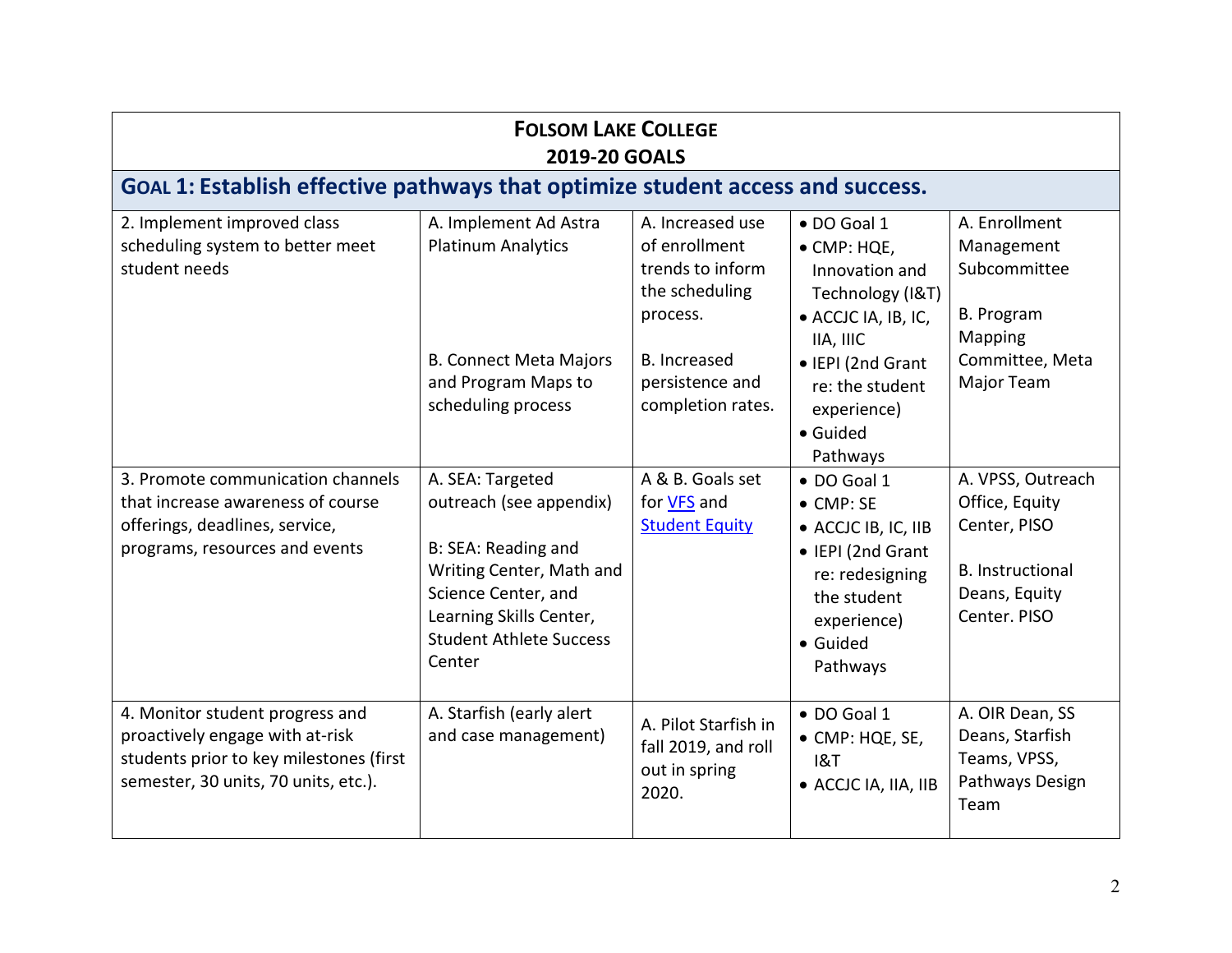| <b>FOLSOM LAKE COLLEGE</b><br><b>2019-20 GOALS</b>                                             |                           |                                                                                    |                                                                                            |                                                                                         |
|------------------------------------------------------------------------------------------------|---------------------------|------------------------------------------------------------------------------------|--------------------------------------------------------------------------------------------|-----------------------------------------------------------------------------------------|
| GOAL 1: Establish effective pathways that optimize student access and success.                 |                           |                                                                                    |                                                                                            |                                                                                         |
|                                                                                                | <b>B. Degree Planner</b>  | B. Implement<br>Degree Planner in<br>Fall 2019, and roll<br>out in Summer<br>2020. | • IEPI (2nd Grant<br>re: redesigning<br>the student<br>experience)<br>• Guided<br>Pathways | B. Math and<br>Science Dean,<br>Degree Planner<br>Team, VPI,<br>Pathways Design<br>Team |
| 5. Develop a comprehensive<br>recruitment and persistence plan to<br>achieve enrollment goals. | See strategies 1-4 above. |                                                                                    |                                                                                            |                                                                                         |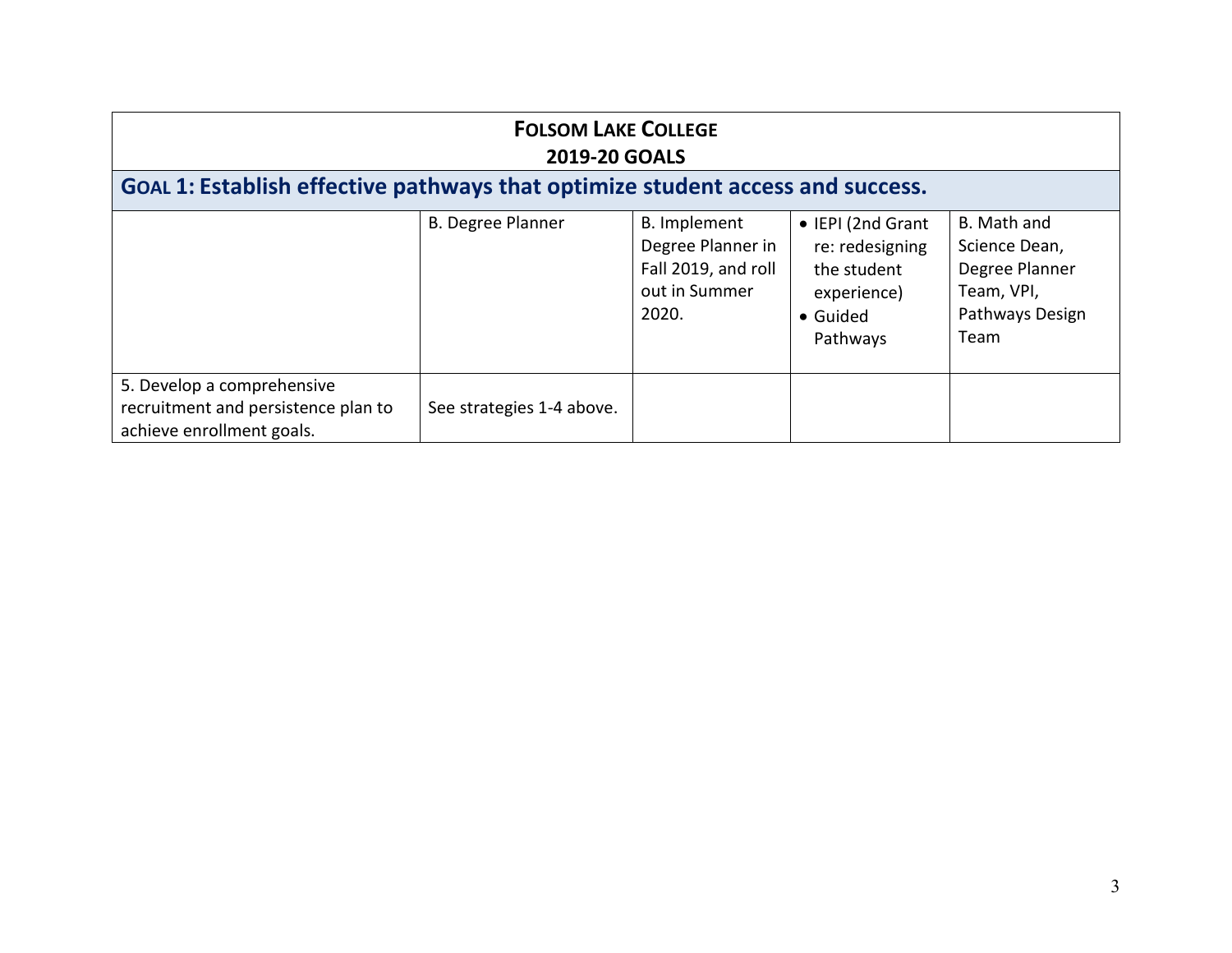# **GOAL 2: Ensure equitable academic achievement across all racial, ethnic, socioeconomic and gender groups.**

- *1. Achieve 71% course success rate for each student group by 2021.*
- *2. Achieve a 17% degree and certificate completion rate for each student group by 2021.*
- *3. Achieve proportionality in transfer-ready preparation rates for each student group by 2021.*
- *4. Recruit faculty, staff and administrators to reflect the demographics of the District's service area.*
- *5. Increase enrollment rates among groups who are traditionally underrepresented in higher education within the District's service area.*

| <b>STRATEGY</b>                                                                                          | <b>ACTION STEPS</b>                                                                                                  | <b>SUCCESS</b><br><b>INDICATORS</b>                             | <b>CONNECTIONS</b>                                                                                   | <b>RESPONSIBLE</b><br>LEAD(S)                                                                            |
|----------------------------------------------------------------------------------------------------------|----------------------------------------------------------------------------------------------------------------------|-----------------------------------------------------------------|------------------------------------------------------------------------------------------------------|----------------------------------------------------------------------------------------------------------|
| 1. Develop and use culturally relevant<br>curriculum and instruction.                                    | SEA: Enhancing equity on<br>campus and in the<br>classroom (see appendix)                                            | Goals set for VFS<br>and <b>Student</b><br><b>Equity</b>        | • DO Goal 2, 3, 5<br>• CMP: HQE, SE<br>• ACCJC IIC, IIIA,<br><b>IIIA</b><br>• Guided<br>Pathways     | Professional<br>Development<br>Committees, Equity<br>Center, Diversity<br>and Equity<br>Committee        |
| 2. Address the disproportionate<br>impact of assessment, placement and<br>prerequisites.                 | See strategies 1 and 3.                                                                                              |                                                                 |                                                                                                      |                                                                                                          |
| 3. Promote courageous conversations<br>that address institutional barriers and<br>systems of oppression. | A. SEA: Equity Center<br>(see appendix)<br>B. Provide faculty the<br>opportunity to examine<br>equity data for their | A & B. Goals set<br>for <b>VFS</b> and<br><b>Student Equity</b> | $\bullet$ DO Goal 2<br>• CMP: HQE, SE<br>• ACCJC IA, IC, IIC,<br><b>IIIA</b><br>• Guided<br>Pathways | VPSS, Professional<br>Development<br>Committees, Equity<br>Center, Diversity<br>and Equity<br>Committee, |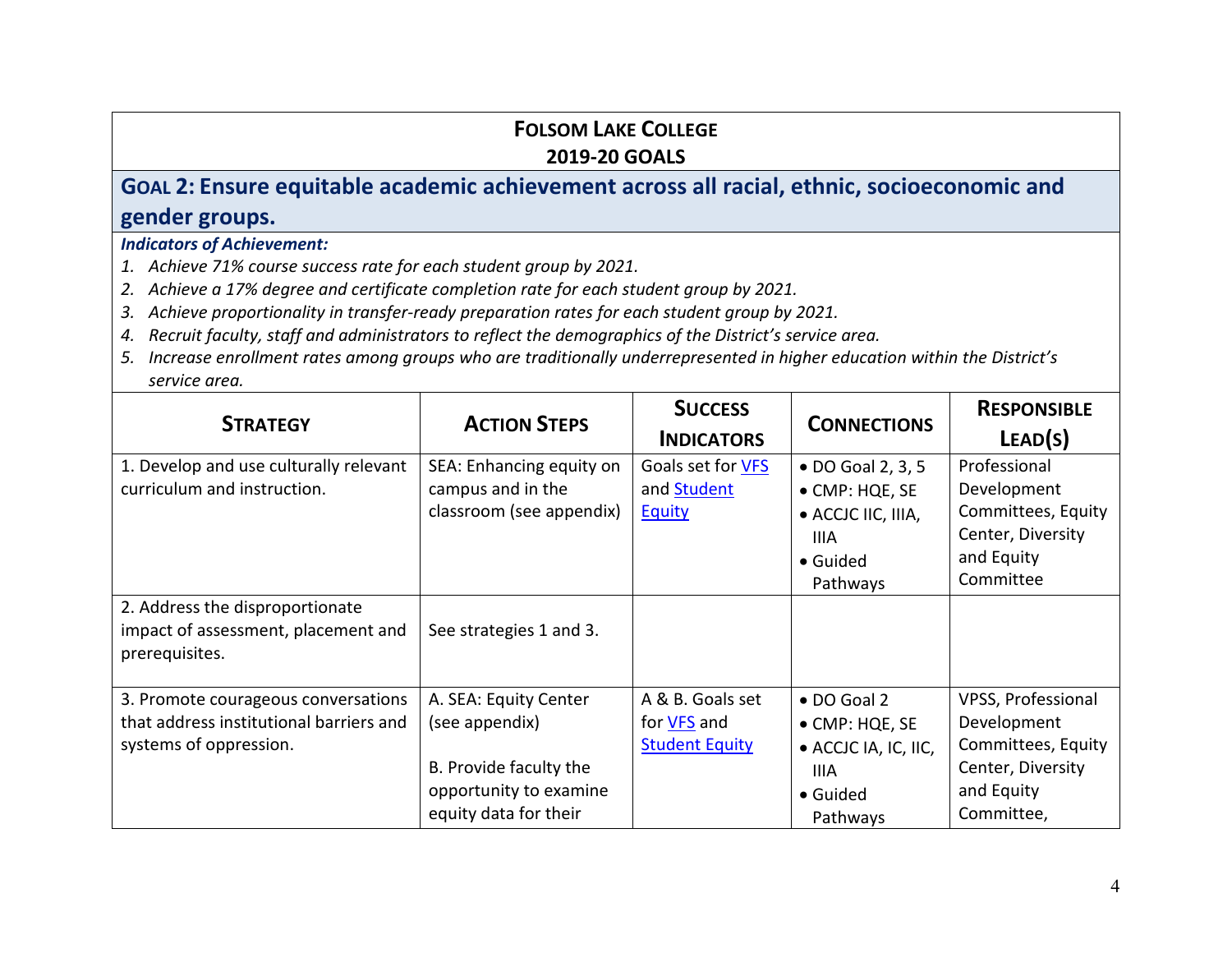# **GOAL 2: Ensure equitable academic achievement across all racial, ethnic, socioeconomic and gender groups.**

|                                          | classrooms in order to    |                     |                       | Pathways Design         |
|------------------------------------------|---------------------------|---------------------|-----------------------|-------------------------|
|                                          | close equity gaps         |                     |                       | Team, OIR, Harris       |
|                                          |                           |                     |                       |                         |
|                                          |                           |                     |                       | <b>Center Executive</b> |
|                                          | C. Leverage Harris Center |                     |                       | Director                |
|                                          | performances to           |                     |                       |                         |
|                                          | stimulate conversations   |                     |                       |                         |
|                                          | amongst faculty, staff    |                     |                       |                         |
|                                          | and students              |                     |                       |                         |
| 4. Institute professional development    |                           |                     |                       |                         |
| programs that teach effective            | See strategies 1 and 3.   |                     |                       |                         |
| strategies for promoting inclusivity     |                           |                     |                       |                         |
| and social justice as well as mitigating |                           |                     |                       |                         |
| bias inside and outside the classroom.   |                           |                     |                       |                         |
| 5. Increase recruitment outreach to      | Provide unconscious bias  | <b>Trainings</b>    | $\bullet$ DO Goal 2,5 | Professional            |
| diversify applicant pools.               | training. Continue to     | provided, and       | • CMP: HQE            | Development             |
|                                          | work with District EEO    | feedback on the     | • ACCJC IIIA          | Committee, EEO          |
|                                          | committee and local       | hiring training and |                       | Committee               |
|                                          |                           |                     |                       |                         |
|                                          | college stakeholders to   | process shows a     |                       | members                 |
|                                          | evaluate and improve      | greater             |                       |                         |
|                                          | changes to the            | understanding of    |                       |                         |
|                                          | recruitment and hiring    | equity in the       |                       |                         |
|                                          | process.                  | hiring process.     |                       |                         |
|                                          |                           |                     |                       |                         |
|                                          |                           |                     |                       |                         |
|                                          |                           |                     |                       |                         |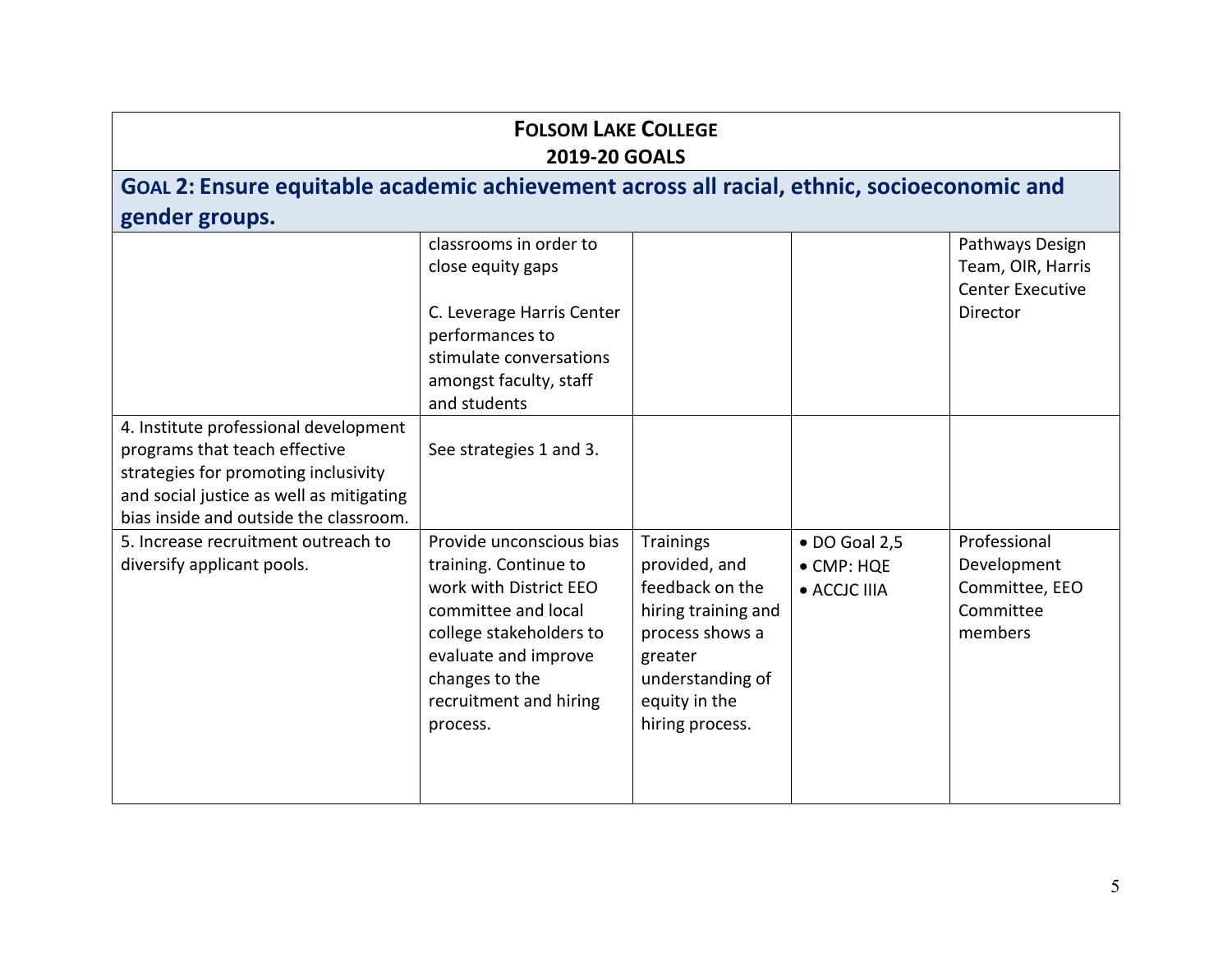| <b>FOLSOM LAKE COLLEGE</b><br><b>2019-20 GOALS</b>                                                                                                         |                                                                                                                                                             |                                                             |                                                          |                                                                     |
|------------------------------------------------------------------------------------------------------------------------------------------------------------|-------------------------------------------------------------------------------------------------------------------------------------------------------------|-------------------------------------------------------------|----------------------------------------------------------|---------------------------------------------------------------------|
| GOAL 2: Ensure equitable academic achievement across all racial, ethnic, socioeconomic and                                                                 |                                                                                                                                                             |                                                             |                                                          |                                                                     |
| gender groups.                                                                                                                                             |                                                                                                                                                             |                                                             |                                                          |                                                                     |
| 6. Leverage Harris Center<br>programming of diverse cultures to<br>build awareness and understanding of<br>world cultures among FLC staff and<br>students. | Encourage students to<br>attend cultural events at<br>Harris Center through<br>discounted student<br>tickets and faculty<br>encouragement of<br>attendance. | Number of<br>students<br>attending Harris<br>Center events. | $\bullet$ DO Goal 2,5<br>• CMP: HQE & CE<br>• ACCJC IIIA | Harris Center<br>Executive Director,<br>VPI, Instructional<br>Deans |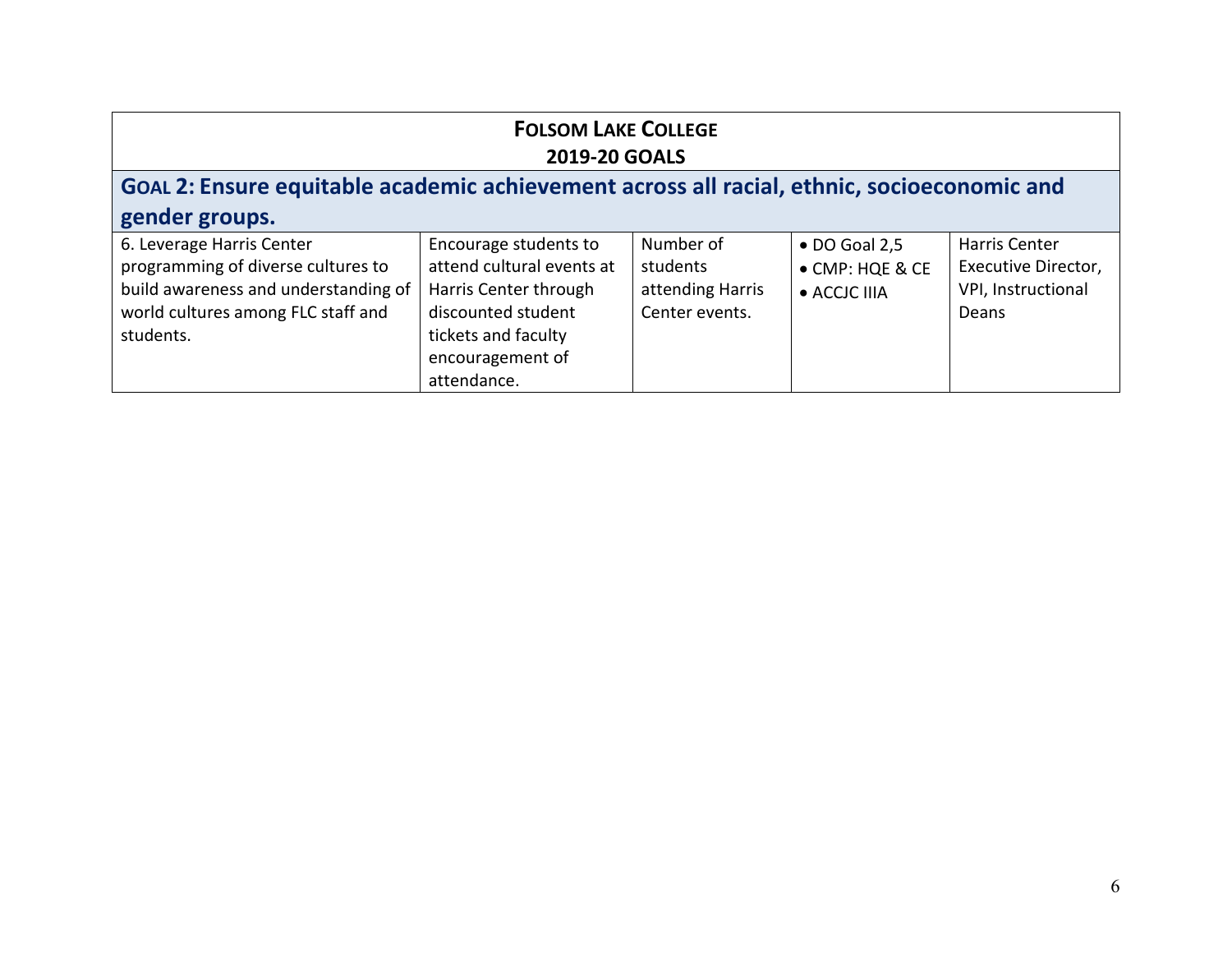### **FOLSOM LAKE COLLEGE**

#### **2019-20 GOALS**

## **GOAL 3: Provide exemplary teaching and learning opportunities.**

- *1. Provide districtwide resources to ensure all new faculty have the opportunity to participate in a faculty academy at all four colleges by fall 2018.*
- *2. Increase student course success from 68% to 71% by 2021.*
- *3. Increase the number of students who say they feel "engagement with their learning experience" by 5% by 2021, as measured by the Community College Survey of Student Engagement.*

| <b>STRATEGY</b>                                                                                                                                                                          | <b>ACTION STEPS</b>                                                             | <b>SUCCESS</b><br><b>INDICATORS</b> | <b>CONNECTIONS</b> | <b>RESPONSIBLE</b><br>LEAD(S) |
|------------------------------------------------------------------------------------------------------------------------------------------------------------------------------------------|---------------------------------------------------------------------------------|-------------------------------------|--------------------|-------------------------------|
| 1. Collaborate with faculty to develop<br>a new faculty academy at each of the<br>colleges.                                                                                              | Completed and ongoing.                                                          |                                     |                    |                               |
| 2. Increase professional development<br>opportunities related to teaching<br>methods, equity, instructional<br>technology, discipline-specific<br>knowledge and student services.        | Completed and ongoing.<br>See prior year's<br>achievements for more<br>details. |                                     |                    |                               |
| 3. Explore the personnel review and<br>evaluation process to improve the<br>effectiveness of mentoring, peer<br>input and student evaluations.                                           | Completed and ongoing.<br>See prior year's<br>achievements for more<br>details. |                                     |                    |                               |
| 4. Ensure that all classroom<br>personnel, with a focus on new and<br>adjunct faculty, have the necessary<br>resources to engage in improvement<br>of curriculum, teaching and learning. | Completed and ongoing.<br>See strategies 1 and 2.                               |                                     |                    |                               |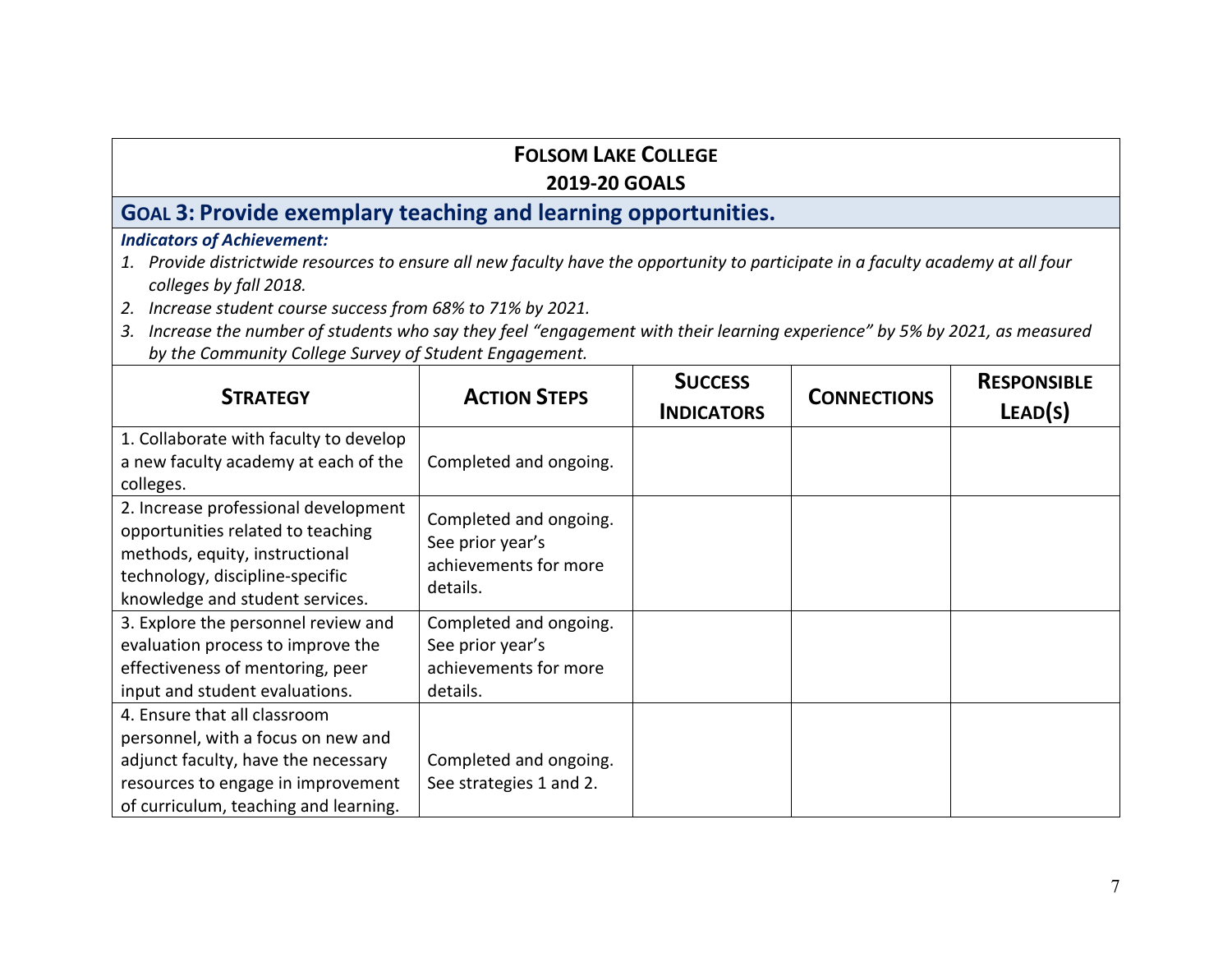| <b>FOLSOM LAKE COLLEGE</b><br><b>2019-20 GOALS</b>                                                                                                           |                                                                                                                                                                                                              |                                                                 |                                                                   |                                                   |
|--------------------------------------------------------------------------------------------------------------------------------------------------------------|--------------------------------------------------------------------------------------------------------------------------------------------------------------------------------------------------------------|-----------------------------------------------------------------|-------------------------------------------------------------------|---------------------------------------------------|
| <b>GOAL 3: Provide exemplary teaching and learning opportunities.</b>                                                                                        |                                                                                                                                                                                                              |                                                                 |                                                                   |                                                   |
| 5. Ensure each college has regular<br>opportunities outside of FLEX to<br>support the scholarship of teaching<br>and learning.                               | Completed and ongoing.                                                                                                                                                                                       |                                                                 |                                                                   |                                                   |
| 6. Provide resources to enhance<br>student learning outcomes,<br>development and assessment.                                                                 | Completed and ongoing.                                                                                                                                                                                       |                                                                 |                                                                   |                                                   |
| 7. Improve the assessment-for-<br>placement process through diagnostic<br>assessment, multiple measures and<br>increased preparation prior to<br>assessment. | Redirection - see goal 1,<br>strategy 1 re: AB 705.                                                                                                                                                          |                                                                 |                                                                   |                                                   |
| 8. Offer academic events, internships<br>and other opportunities for teaching<br>and learning outside the classroom.                                         | Completed and ongoing.                                                                                                                                                                                       |                                                                 |                                                                   |                                                   |
| 9. Leverage Harris Center as a<br>resource for broadening and<br>deepening learning experiences.                                                             | Develop/formalize<br><b>Strategic Plan for Harris</b><br><b>Center related Arts</b><br><b>Education and begin</b><br>implementation of plan.<br>Connect visiting<br>performers with faculty<br>and students. | Increased<br>utilization of<br>Harris Center by<br>instruction. | $\bullet$ DO Goal 2,5<br>• CMP: HQE & SE<br>· ACCJC IA, IIC, IIIA | Harris Center<br>Executive Director,<br>VAPA Dean |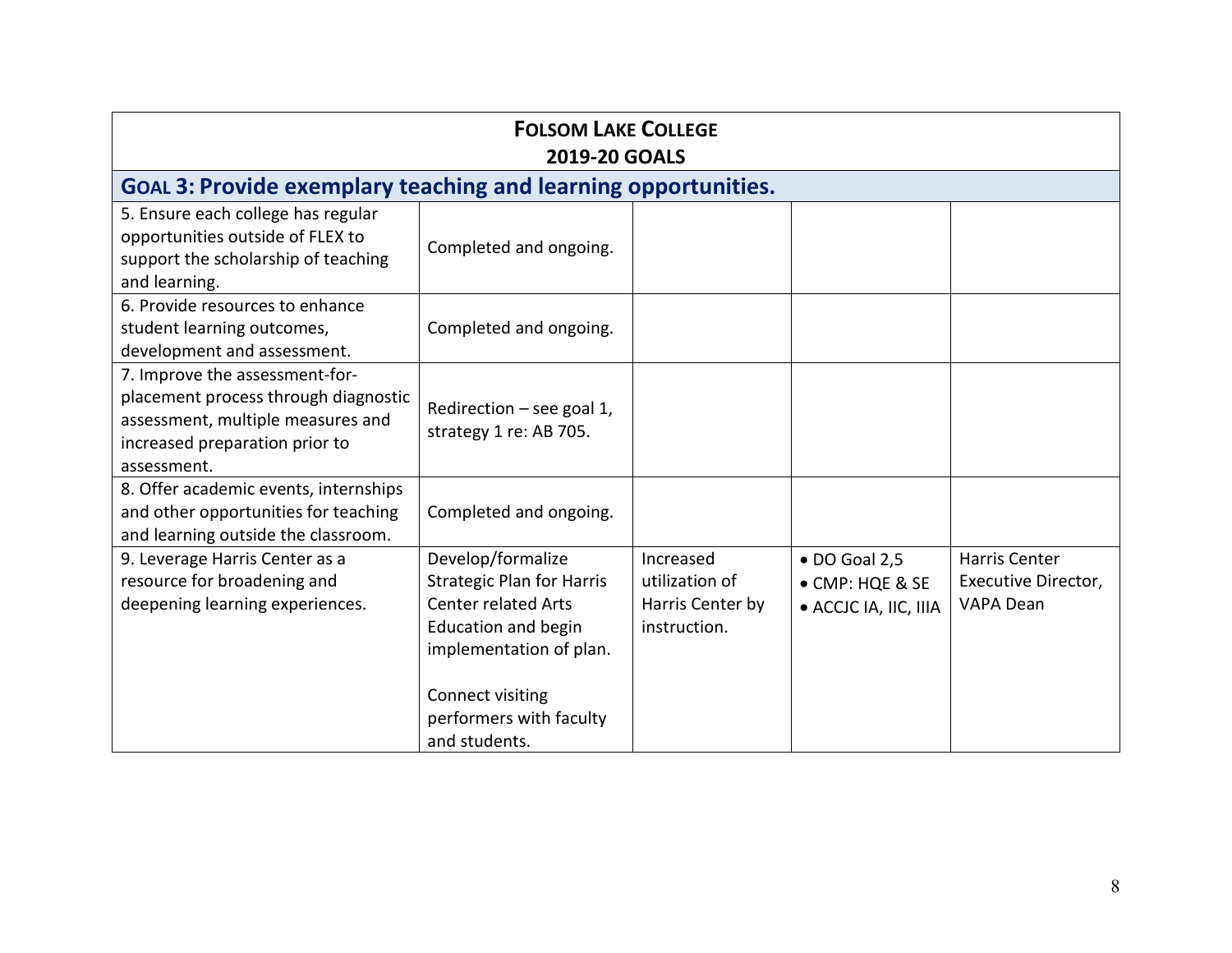## **GOAL 4: Lead the region in workforce development.**

- *1. Increase the number of students who participate in work-based learning experiences in their areas of study by 15% by 2021.*
- *2. Complete an enhanced industry alignment review of all CTE programs by 2021 to ensure the District is addressing regional workforce needs.*
- *3. Increase the number of completers and skills builders who secure employment at a living wage by 10% by 2021.*
- *4. Increase external funding by 50% by 2021 to support workforce and economic development.*

| <b>STRATEGY</b>                                                                                                    | <b>ACTION STEPS</b>                                                                                                                        | <b>SUCCESS</b><br><b>INDICATORS</b>                                                                                                                                                         | <b>CONNECTIONS</b>                                                                                                                                             | <b>RESPONSIBLE</b><br>LEAD(S)                                                                                                                                      |
|--------------------------------------------------------------------------------------------------------------------|--------------------------------------------------------------------------------------------------------------------------------------------|---------------------------------------------------------------------------------------------------------------------------------------------------------------------------------------------|----------------------------------------------------------------------------------------------------------------------------------------------------------------|--------------------------------------------------------------------------------------------------------------------------------------------------------------------|
| 1. Develop regional advisory<br>committees by industry sector to<br>inform the program development<br>process.     | Completed and ongoing.<br>See prior year's<br>achievements for more<br>details.                                                            |                                                                                                                                                                                             |                                                                                                                                                                |                                                                                                                                                                    |
| 2. Assess current CTE program<br>offerings and align them with<br>emerging and current regional<br>industry needs. | A. Online CTE Pathways<br><b>B. Career Assessment</b><br>Tool<br>Identified<br>C. New Career Search<br>Platform implemented<br>"JumpStart" | A. Project<br>Management and<br>Program<br>Management<br>available 100%<br>online.<br>B. Agreement of<br>District on<br>assessment tool<br>C. JumpStart<br>implemented in<br>place of LINCS | · DO Goal 4<br>$\bullet$ CMP: HQE,<br>Community<br>Engagement (CE)<br>• ACCJC IA, IC, IIA,<br>IIIC.<br>• Strong<br>Workforce/<br><b>Perkins</b><br>• CTE Grant | A. Business Dean<br>B. CE Dean in<br>collaboration with<br><b>District CE Council</b><br>C. WEXP district<br>team<br><b>FLC WEXP</b><br>Coordinator and CE<br>Dean |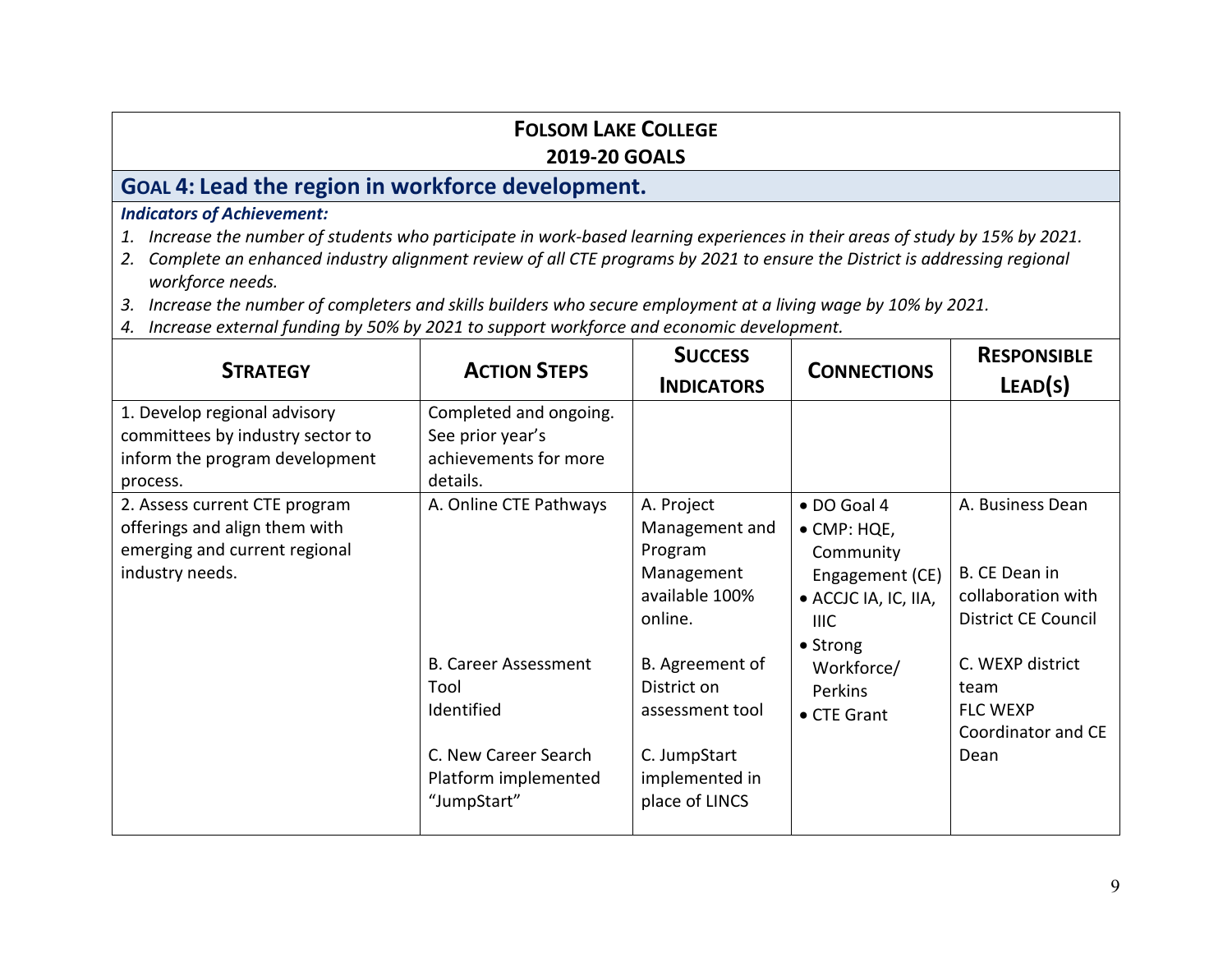| <b>FOLSOM LAKE COLLEGE</b><br><b>2019-20 GOALS</b>                                                                                  |                                                                                 |                                        |  |                                                          |
|-------------------------------------------------------------------------------------------------------------------------------------|---------------------------------------------------------------------------------|----------------------------------------|--|----------------------------------------------------------|
| GOAL 4: Lead the region in workforce development.                                                                                   |                                                                                 |                                        |  |                                                          |
|                                                                                                                                     | D. Envisioning of Career<br><b>Transfer Center</b>                              | D. Integration of<br>CTC in GP pillars |  | D. Counseling Dean,<br>Counselors, CTC<br>staff, CE Dean |
| 3. Increase dual enrollment for CTE<br>programs.                                                                                    | See strategy 2.                                                                 |                                        |  |                                                          |
| 4. Expand work-based internships and<br>learning opportunities by integrating<br>these activities into CTE courses and<br>programs. | See strategy 2.                                                                 |                                        |  |                                                          |
| 5. Increase marketing of CTE<br>programs to students, employers and<br>community partners.                                          | Completed and ongoing.<br>See prior year's<br>achievements for more<br>details. |                                        |  |                                                          |
| 6. Increase support for CTE job<br>placement services.                                                                              | Completed and ongoing.<br>See prior year's<br>achievements for more<br>details. |                                        |  |                                                          |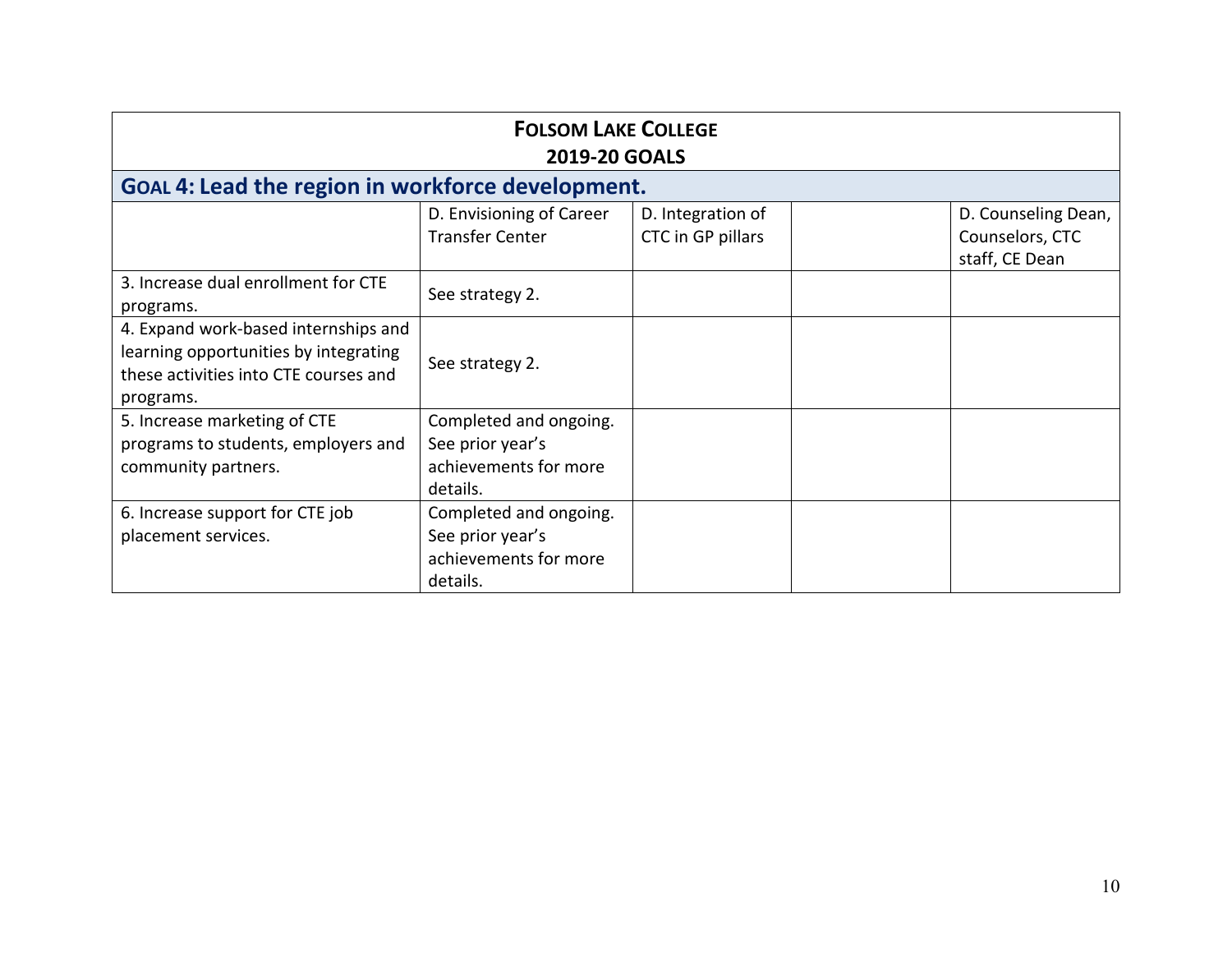# **GOAL 5: Foster an outstanding working and learning environment.**

- *1. Increase employee satisfaction by 5% as measured by the biennial District Employee Satisfaction Survey to be conducted in spring 2017, 2019 and 2021.*
- *2. Increase the number of employees who participate in safety training programs by 25% by 2018.*
- *3. Complete the implementation of the District's 2016 Five-Year Technology Plan by 2021.*
- *4. Expand and enhance a comprehensive wellness program by 2018.*
- *5. Produce an Annual Sustainability Report that highlights District efforts and results beginning in 2017.*

| <b>STRATEGY</b>                     | <b>ACTION STEPS</b>     | <b>SUCCESS</b>     | <b>CONNECTIONS</b>     | <b>RESPONSIBLE LEAD(S)</b> |
|-------------------------------------|-------------------------|--------------------|------------------------|----------------------------|
|                                     |                         | <b>INDICATORS</b>  |                        |                            |
| 1. Increase staff and manager       | SEA: Enhancing equity   | Goals set for VFS  | • DO Goal 2, 3, 5      | Professional Development   |
| participation in professional       | on campus and in the    | and <b>Student</b> | • CMP: HQE, SE         | Committees, Equity         |
| development activities.             | classroom (see          | <b>Equity</b>      | • ACCJC IIC, IIIA,     | Center, Diversity and      |
|                                     | appendix)               |                    | <b>IIIA</b>            | <b>Equity Committee</b>    |
|                                     |                         |                    | <b>Guided Pathways</b> |                            |
| 2. Encourage broader                | Completed and           |                    |                        |                            |
| participation in safety, health and | ongoing. See prior      |                    |                        |                            |
| wellness programs and explore       | year's achievements for |                    |                        |                            |
| developing employee incentives      | more details.           |                    |                        |                            |
| for engaging in health and          |                         |                    |                        |                            |
| wellness programs.                  |                         |                    |                        |                            |
| 3. Support leadership and career    | Completed and           |                    |                        |                            |
| pathways for interested             | ongoing. See prior      |                    |                        |                            |
| employees by utilizing              | year's achievements for |                    |                        |                            |
| professional development            | more details.           |                    |                        |                            |
| inventories and assessment tools    |                         |                    |                        |                            |
| and identifying cross-training and  |                         |                    |                        |                            |
| mentorship opportunities.           |                         |                    |                        |                            |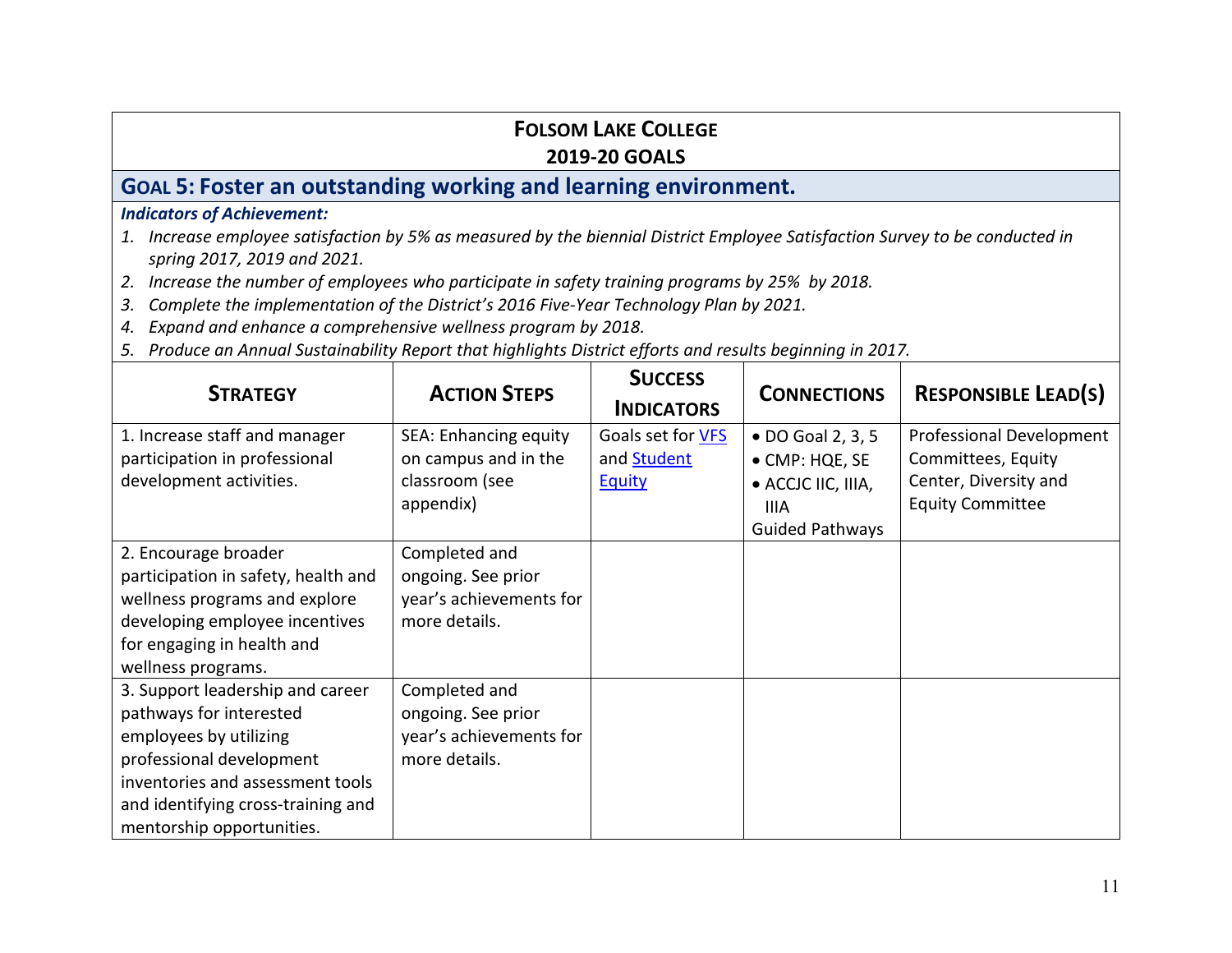| 4. Coordinate and communicate       | Completed and                |                    |                   |                                |
|-------------------------------------|------------------------------|--------------------|-------------------|--------------------------------|
| college sustainability efforts to   | ongoing. See prior           |                    |                   |                                |
| further implement best practices    | year's achievements for      |                    |                   |                                |
| across the District.                | more details.                |                    |                   |                                |
| 5. Complete and implement a         | N/A (College level plan      |                    |                   |                                |
| District Technology Plan.           | completed last year.)        |                    |                   |                                |
| 6. Streamline business processes,   | See Goal 1, strategies       |                    |                   |                                |
| including appropriate use of        | 2A, 2B, 4A, and 4B.          |                    |                   |                                |
| technology to improve workforce     |                              |                    |                   |                                |
| efficiency and better serve         | See Goal 4, strategy 2A,     |                    |                   |                                |
| students.                           | 2B, and 2C.                  |                    |                   |                                |
|                                     |                              |                    |                   |                                |
|                                     | <b>Upgrade Harris Center</b> | Streamlined        |                   | <b>Harris Center Executive</b> |
|                                     | ticking and venue            | ticketing process. |                   | Director                       |
|                                     | management systems.          |                    |                   |                                |
| 7. Foster positive and respectful   | See strategy 1.              |                    |                   |                                |
| relationships across all            |                              |                    |                   |                                |
| constituencies.                     |                              |                    |                   |                                |
| 8. Maintain competitive salary and  | Continue to collaborate      | Determined by      | • ACCJC IIIA      | <b>District HR</b>             |
| benefits packages for the District  | with and support the         | District.          |                   |                                |
| workforce.                          | district in maintaining      |                    |                   |                                |
|                                     | competitive salaries         |                    |                   |                                |
|                                     | and                          |                    |                   |                                |
|                                     | benefits for the college     |                    |                   |                                |
|                                     | and district workforce.      |                    |                   |                                |
| 9. Increase fundraising support for | A. Spend more time           | A-E. Growth in     | · DO Goal 5       | Office of Philanthropy,        |
| both the College and Harris Center  | and energy on major          | number of annual   | $\bullet$ CMP: CE | <b>College President</b>       |
| for the Arts.                       | gift fundraising             | donors, gifts and  | • ACCJC IIID      |                                |
|                                     |                              | revenue.           |                   |                                |
|                                     | B. Focus on the              |                    |                   |                                |
|                                     | President's Circle           |                    |                   |                                |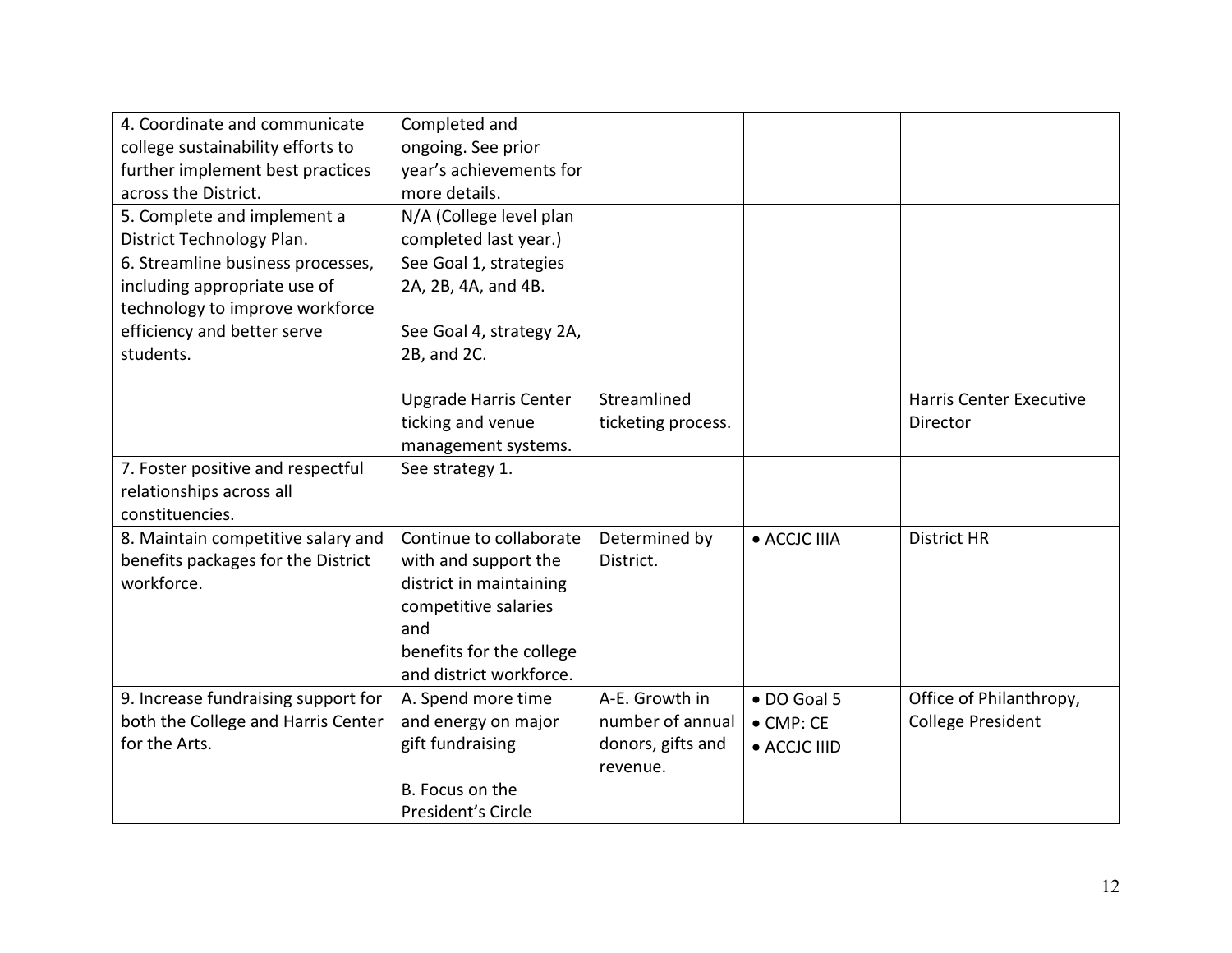| initiatives as primary   | F. Establish      |  |
|--------------------------|-------------------|--|
| areas for fundraising:   | separate          |  |
| Annual Fund, Arts        | endowment         |  |
| (Harris Center),         | accounts for Arts |  |
| Athletics, Makerspace,   | and Athletics.    |  |
| President's Fund, and    | Develop plan for  |  |
| Scholarships             | fundraising.      |  |
| C. Contract with new     |                   |  |
| online fundraising tool, |                   |  |
| Fundraker, which will    |                   |  |
| be used to raise funds   |                   |  |
| for departments,         |                   |  |
| athletics and special    |                   |  |
| programs                 |                   |  |
|                          |                   |  |
| D. Work with the FLC     |                   |  |
| Development Council      |                   |  |
| to increase connections  |                   |  |
| in the community,        |                   |  |
| grow friend base and     |                   |  |
| increase Development     |                   |  |
| <b>Council Committee</b> |                   |  |
| membership               |                   |  |
|                          |                   |  |
| E. Continue to grow      |                   |  |
| <b>Harris Center</b>     |                   |  |
| Membership Program       |                   |  |
| and develop a strategy   |                   |  |
| to focus on major gift   |                   |  |
| fundraising through the  |                   |  |
| Philanthropy Office      |                   |  |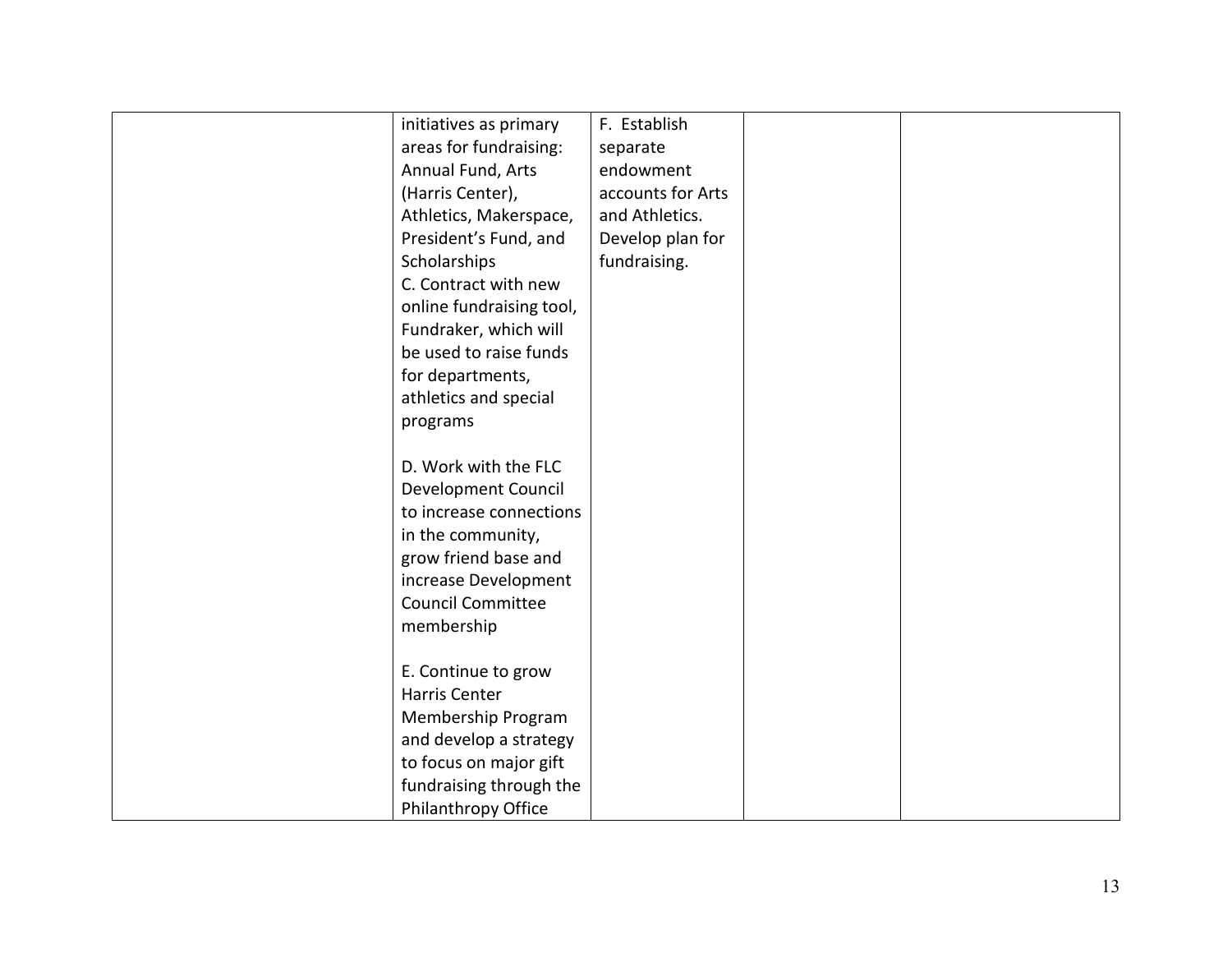|                                  | F. Explore establishing   |                    |                   |                             |
|----------------------------------|---------------------------|--------------------|-------------------|-----------------------------|
|                                  | endowments for the        |                    |                   |                             |
|                                  | Arts and Athletics        |                    |                   |                             |
| 10. Increase visibility and      | A. Maintain active        | A-F. Growth in     | · DO Goal 5       | A-D. Office of              |
| awareness for the College within | Chamber memberships       | number of          | $\bullet$ CMP: CE | Philanthropy, College       |
| the community and for enrollment | with Folsom, Rancho       | community          | • ACCJC IIID      | President                   |
| growth                           | Cordova, El Dorado and    | connections and    |                   |                             |
|                                  | El Dorado County          | number of times    |                   | E. Instructional Design and |
|                                  | Chambers of               | that Folsom Lake   |                   | Development/Makerspace      |
|                                  | Commerce                  | College is         |                   | Coordinator, Makerspace     |
|                                  |                           | mentioned in       |                   | Dean, VPI                   |
|                                  | B. Conduct outreach       | community          |                   |                             |
|                                  | with local organizations  | publications and   |                   | F. PIO                      |
|                                  | (rotary, chambers, City,  | social media       |                   |                             |
|                                  | County and                | feeds.             |                   | G. Harris Center Executive  |
|                                  | corporations),            |                    |                   | Director, Office of         |
|                                  | presenting State of the   | E. Development     |                   | Philanthropy, College       |
|                                  | College updates as        | of menu of         |                   | President                   |
|                                  | needed                    | options, including |                   |                             |
|                                  |                           | pricing, for       |                   |                             |
|                                  | C. Maintain visibility at | Makerspace         |                   |                             |
|                                  | local community and       | accessibility      |                   |                             |
|                                  | civic events as           |                    |                   |                             |
|                                  | appropriate               | F. Growth in       |                   |                             |
|                                  |                           | posts, followers,  |                   |                             |
|                                  | D. Serve on local         | impressions, and   |                   |                             |
|                                  | Chamber boards as         | engagement.        |                   |                             |
|                                  | requested by the          |                    |                   |                             |
|                                  | President                 |                    |                   |                             |
|                                  |                           |                    |                   |                             |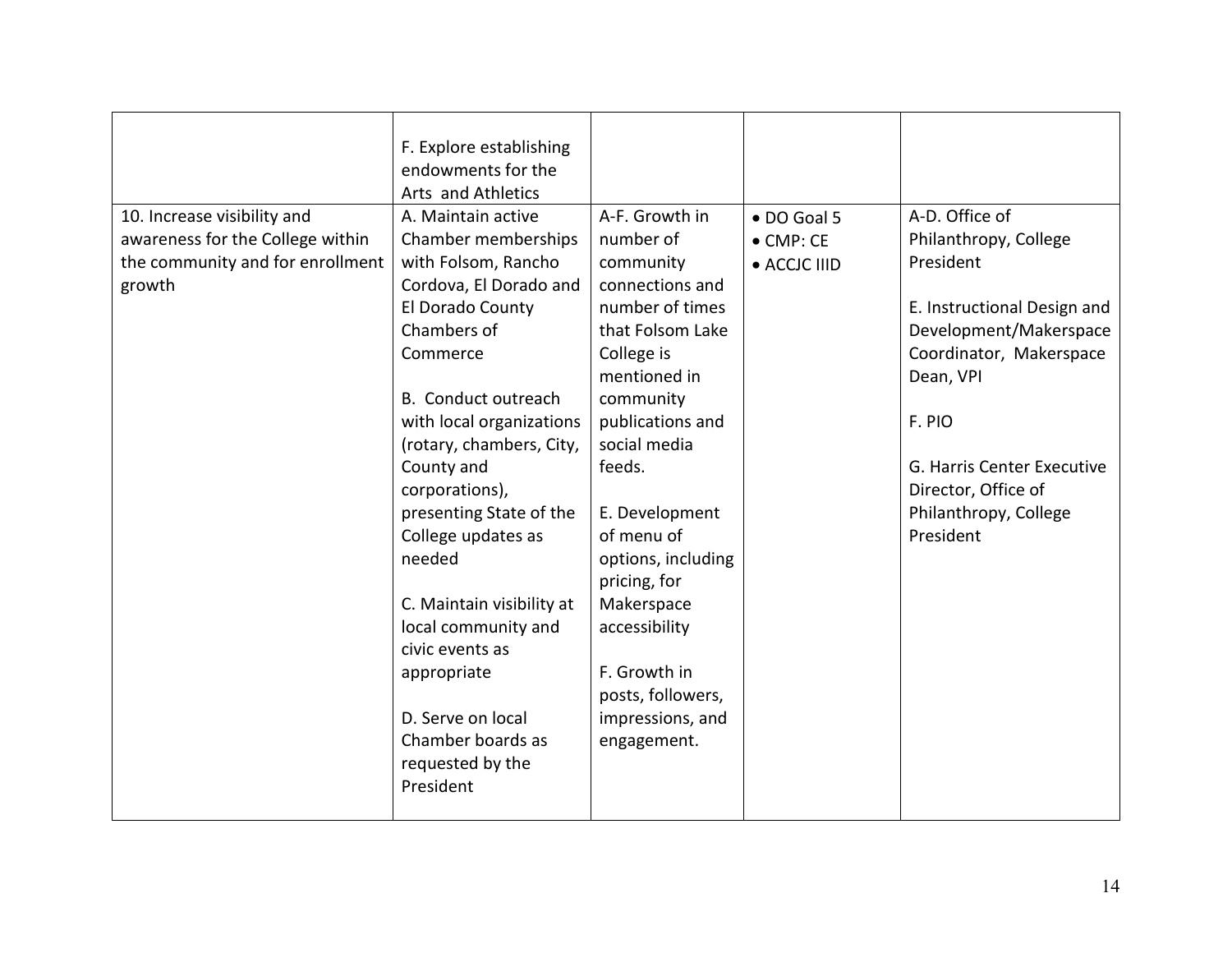| E. Explore options for           | G. Increased |  |
|----------------------------------|--------------|--|
| Makerspace be                    | audience     |  |
| accessible to                    | attendance.  |  |
| community partners               |              |  |
| F. Expand geo-targeted           |              |  |
| digital marketing                |              |  |
| strategies to reach              |              |  |
| residents of service             |              |  |
| area.                            |              |  |
| G. Continue to leverage          |              |  |
| Harris Center for                |              |  |
| visibility and building          |              |  |
| relations with                   |              |  |
| community, with                  |              |  |
| emphasis on upcoming             |              |  |
| 10 <sup>th</sup> Anniversary and |              |  |
| working with local K-12          |              |  |
| schools.                         |              |  |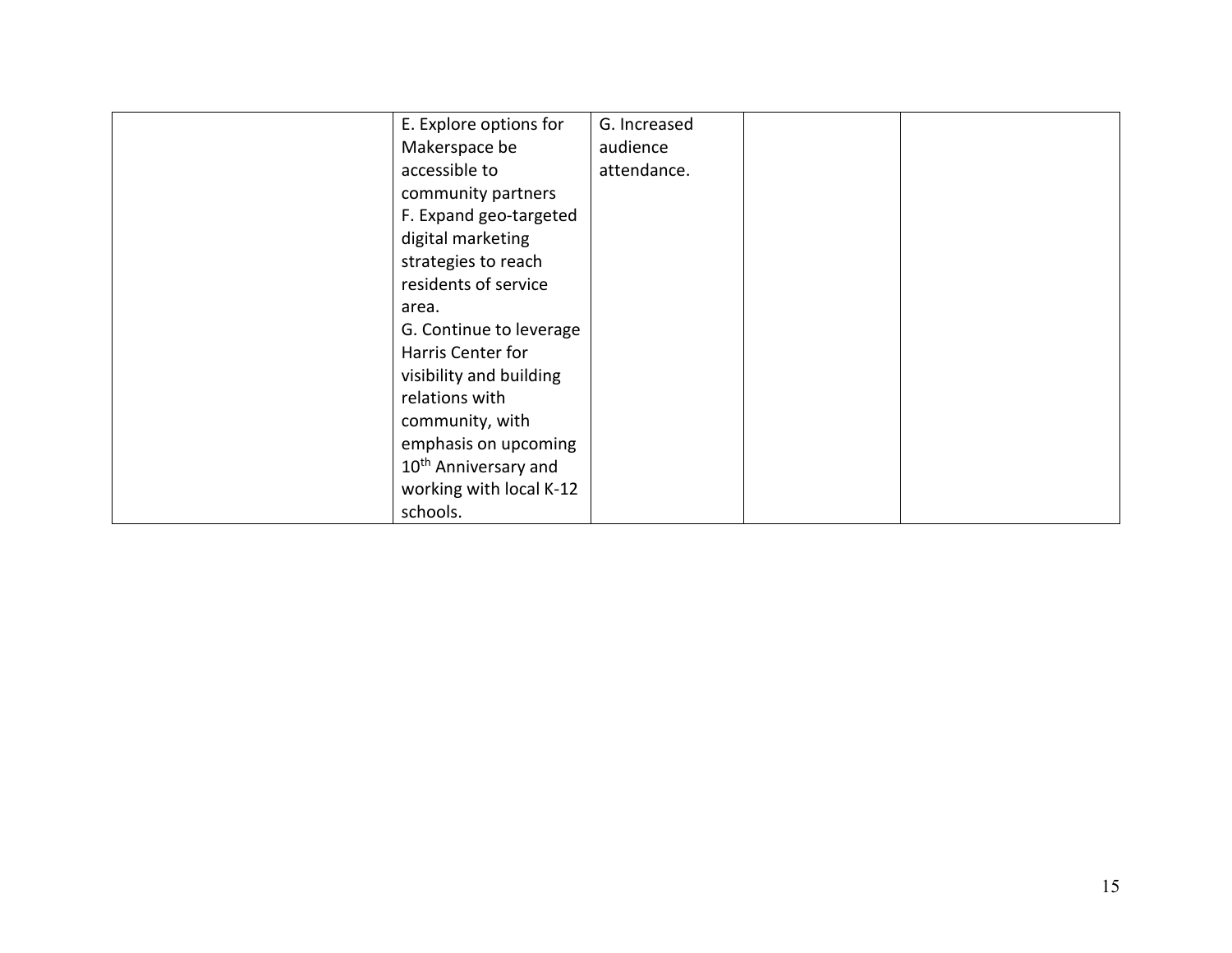#### **Appendix**

**AB 705:** While English has worked to redesign the sequence such that students take either English 300 only or English 300 plus a support co-requisite 33 course; math is continuing to work on the sequencing of courses including paths for science majors and liberal arts majors. Much of the work during 2019-2020 will be finalizing the initial math sequences, and examining outcomes data for both English and math. Additionally, work is beginning re: ESL placement and sequencing.

**Core Mandated Services:** Continue to provide orientation, placement, career assessment, counseling, and individualized case management through existing and improved services for current and future students. The college will engage in a "redesigning of the front door" (the "front door" is what students first see and experience when they enroll at Folsom Lake College) to improve the connection and onboarding of new students through technology platforms (Starfish and High Point) that will provide electronic case management, early alert, and degree planning for students.

**Equity Center:** The College will provide support and staffing for the full implementation of the Folsom Lake College Equity Center. The Equity Center will increase awareness of equity mindedness related to FLC's disproportionately impacted students. Additionally, the Center will provide Disproportionately Impacted students with peer support, trainings, academic and life skills, support educational pipelines for affinity groups, and connection to other resources (food resources, housing, safety, etc.) The Equity Center will work with faculty, staff, and administration to create a more welcoming campus environment (visible signs of diversity and equity, events, art, food.)

**Equity in Guided Pathways:** The College will bridge the work between instruction and student services in regards to guided pathways to ensure that access to pathways is equitable - for instance, ensure that both full time and part time pathways exist, and that evening and online opportunities are available. The Equity Center will work with the Office of Institutional Research to hold and Use focus groups to identify specific strategies that will increase access for disproportionately impacted students, and use student stories to build pathways that will work for specific groups identified in the data as having a significant gap. The Guided Pathways team will develop clear and prevalent communication regarding guided pathways, and align communication strategies among faculty, counselors, and other points of contacts to ensure that students are receiving a consistent and clear message regarding their progress on their path. The Guided Pathways team will explore ways to intentionally support disproportionately impacted students through comprehensive support strategies/efforts.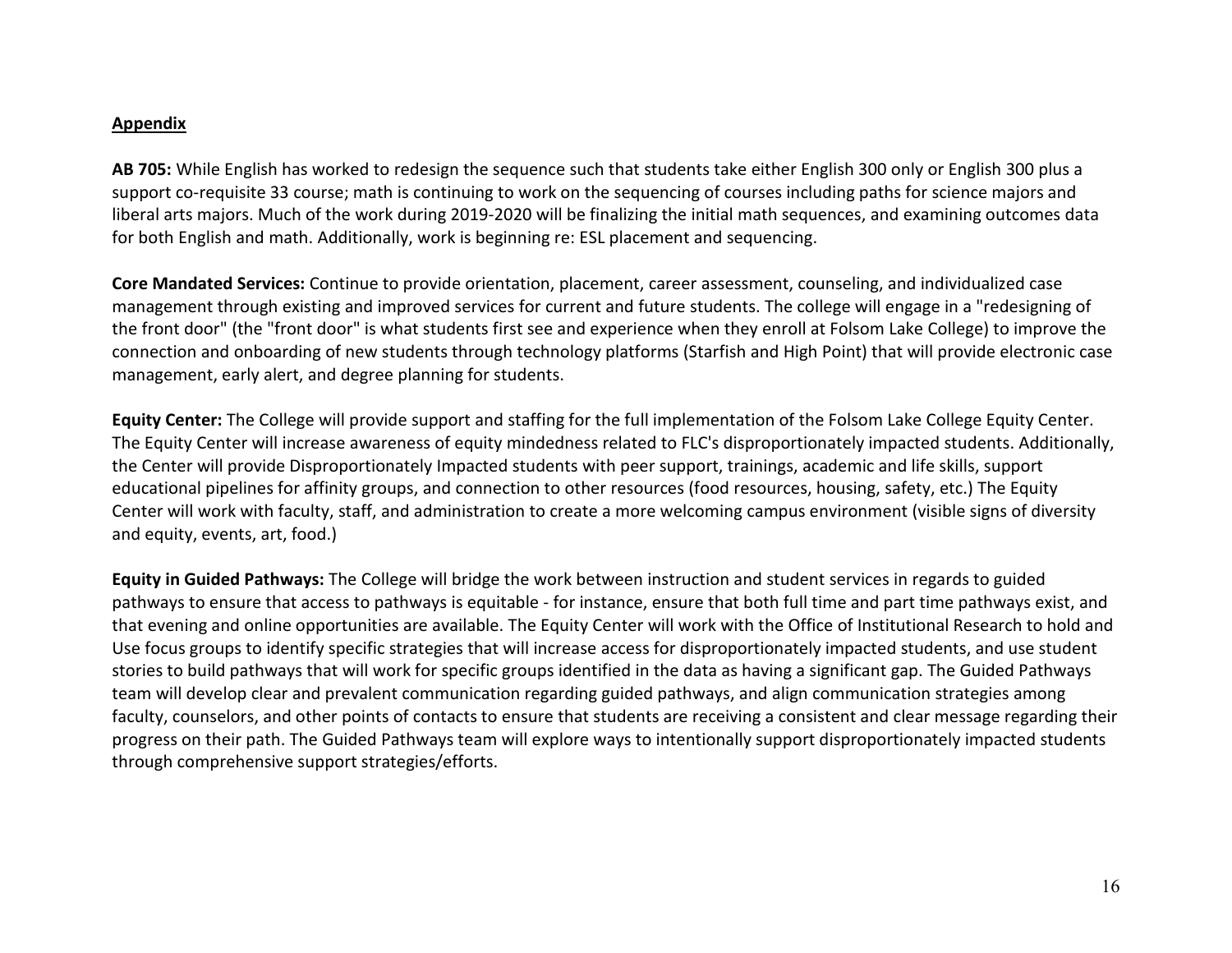**Learning Skills Center:** Provide support for current and future students in any subject matter courses. Support will be expanded to include coordination with the Math and Science Center and the Reading and Writing Center related to AB 705 to address the equity gaps in completion for disproportionately impacted students. Support is provided via peer tutoring, embedded tutoring, and supplemental instruction. Tutor.com will be provided to enhance access to tutoring services for online students, as well as students with access barriers. The Learning Skills Center will develop and implement a technology loan program for students who do not have access to a device and/or internet.

**Math and Science Center:** Provide support for current and future students in math and science courses as well as other subject matter courses that require college level math skills. Support is provided via peer tutoring. The Math and Science Center will develop services to recruit and support Disproportionately Impacted populations (particularly first generation and immigrant student populations), for example, culturally relevant tutoring, and equity-minded hiring of tutors and staff. The Math and Science Center will curate a repository of culturally relevant teaching and support practices related to math and Science.

**Professional Development - Enhancing Equity on Campus and in the Classroom:** Leveraging information we learned from equityfocused professional development, the Professional Development Committees will work with the campus to enhance culturally relevant pedagogy, improve diversity in the faculty and staff hiring process, retain faculty and staff through affinity groups, develop and provide resources for equity practices in the classroom. This would include faculty mentorship (from an equity stance), a robust repository of resources and information regarding improving outcomes for disproportionately impacted students, support for classroom innovation, and culturally responsive trainings. The professional development coordinator will create and host events to support professional development for enhancing equity. The college will support the "equity in the classroom" project by providing faculty with resources to engage in analysis and dialogue about equity gaps in their classrooms.

**Reading and Writing Center:** Provide support for current and future students in English courses as well as other subject matter courses that require college level writing skills. Support is provided via peer tutoring. The Reading and Writing Center will develop services to recruit and support Disproportionately Impacted populations (particularly first generation and immigrant student populations), for example, culturally relevant tutoring, and equity-minded hiring of tutors and staff. The Reading and Writing Center will curate a repository of culturally relevant teaching and support practices in reading and Writing.